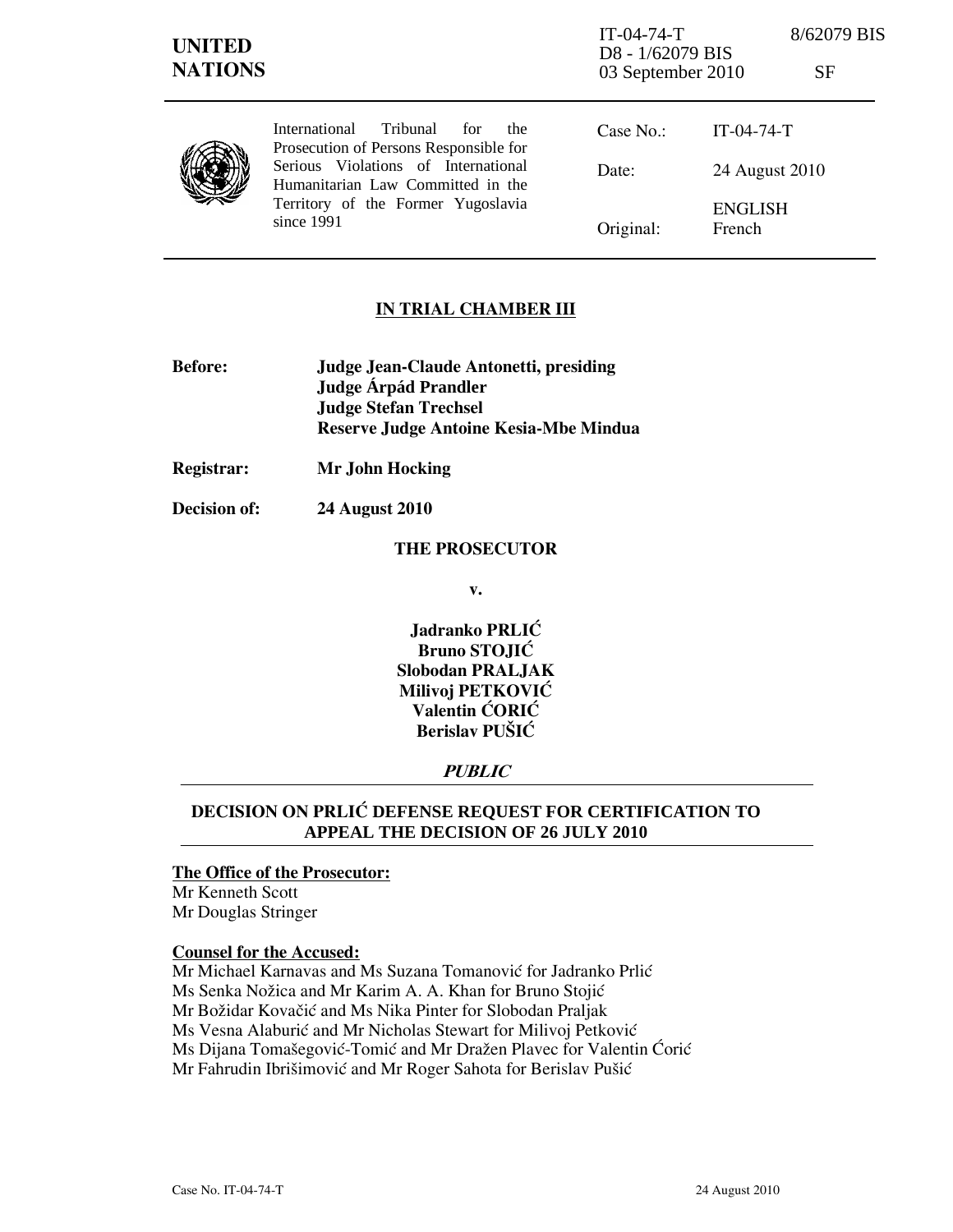TRIAL CHAMBER III ("Chamber") of the International Tribunal for the Prosecution of Persons Responsible for Serious Violations of International Humanitarian Law Committed in the Territory of the Former Yugoslavia since 1991 ("Tribunal"),

**SEIZED** of "Jadranko Prlić's Request for Certification to Appeal Under Rule 73(B) Against the *Décision portant sur la Demande de la Défense Prlić de (1) clarification* sur le lien entre le Juge Prandler et Viktor Andreev et (2) relative *à* la tenue d'une audience publique, 26 juillet 2010", filed publicly by Counsel for the Accused Jadranko Prlić ("Prlić Defence"; "Accused Prlić") on 2 August 2010 ("Request"), whereby the Prlic Defence respectfully asks the Chamber to certify the appeal it intends to lodge against the "Decision on Jadranko Prlic's Request for 1) Clarification of Judge Prandler's Association With Victor Andreev and 2) Public Hearing", rendered publicly on 26 July 2010 ("Decision of 26 July 2010"), $^1$ 

NOTING the Decision of 26 July 2010 whereby the Chamber denied the motion of the Prli} Defence seeking clarification concerning the association between Judge Prandler and V. Andreev during his employment at UN Headquarters in New York and concerning whether to convene a public hearing on this,

NOTING the "Corrigendum to the Decision on Jadranko Prlić's Request for 1) Clarification of Judge Prandler's Association with Victor Andreev and 2) Public Hearing", issued publicly on 30 July 2010,

NOTING the "Prosecution Response to Jadranko Prlić's Request for Certification to Appeal Under Rule 73 (B) against the D*é*cision portant sur la Demande de la D*é*fense Prli $\acute{c}$  de (1) clarification sur le lien entre le Juge Prandler et Viktor Andreev et (2) relative *à* la tenue d'une audience publique, 26 juillet 2010", filed confidentially along with four Confidential Annexes by the Office of the Prosecutor ("Prosecution") on 16 August 2010 ("Response"), whereby the Prosecution respectfully asks the Chamber to deny the Request on the basis that the criteria of Rule 73 (B) of the Rules of Procedure and Evidence ("Rules") have not been satisfied, $2^2$ 

 $\overline{a}$ 

<sup>1</sup> Request, pp. 1 and 9.

<sup>&</sup>lt;sup>2</sup> Response, paras 2 and 28-31.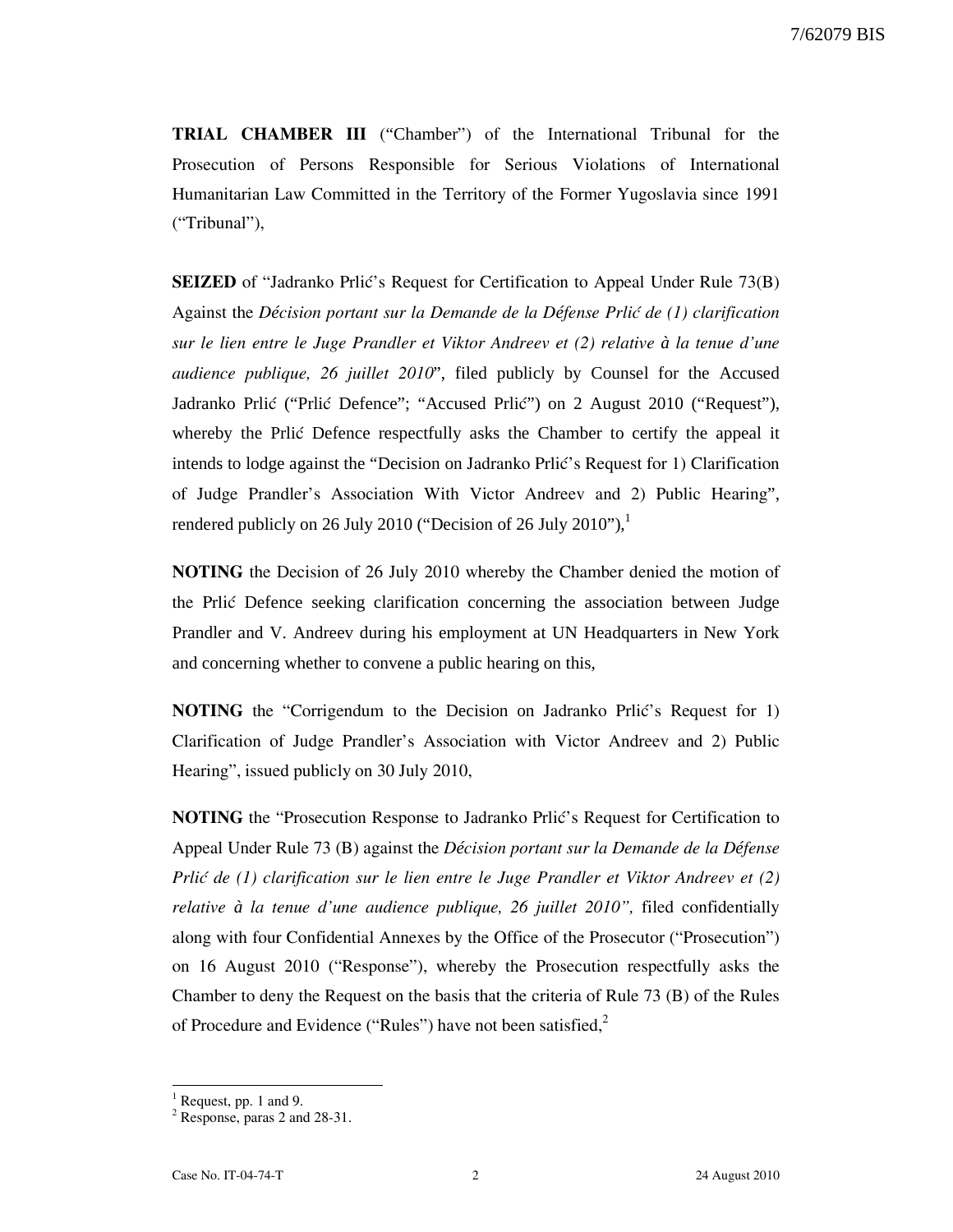**NOTING** "Jadranko Prlić's Request for Leave to Reply to Prosecution Response to Jadranko Prlić's Request for Clarification to Appeal the *Décision portant sur la* Demande de la Défense Prli*ć de* (1) clarification sur le lien entre le Juge Prandler et Viktor Andreev et (2) relative *à* la tenue d'une audience publique, 26 juillet 2010", brought publicly by the Prlić Defence on 17 August 2010 ("Request for Leave to Reply"),

**NOTING** the "Decision on Prlic Defence Request to File a Reply to the Prosecution Response to Its Request for Certification to Appeal the Decision of 26 July 2010", rendered publicly on 18 August 2010, whereby the Chamber denied the Priic Defence's Request for Leave to Reply,

NOTING "Jadranko Prli}'s Motion for Clarification of the D*é*cision relative *à* la Demande de la D*é*fence Prli} portant d*é*p*ô*t d'une r*é*plique *à* la r*é*ponse de l'Accusation *à* la Demande de la D*é*fense Prli} *de certification d'appel de la Décision du 26 juillet 2010*", filed publicly along with a confidential Annex by the Prlić Defence on 23 August 2010 ("Motion for Clarification"),

CONSIDERING that the other Defence teams did not file a response to the Request,

CONSIDERING that, in support of its Request, the Prli} Defence asserts that the Chamber's refusal, in its Decision of 26 July 2010, to provide clarification concerning the nature of the association between Judge Prandler and V. Andreev and to hold a public hearing concerning this violates the Accused Prlić's right to a fair trial and deprives him of data essential to the remainder of the trial and its outcome;<sup>3</sup> that the Prlic Defence argues more specifically that the Decision of 26 July 2010 significantly affects the fair and expeditious conduct of the trial or its outcome inasmuch as, without the additional information, it is impossible for the Prlic Defence to pinpoint the nature of the association between Judge Prandler and V. Andreev;<sup>4</sup> that it was Judge Prandler's responsibility to indicate whether, in the course of his career, he had ever known witnesses or persons who had generated UN-published documents;<sup>5</sup> that in light of his association with V. Andreev, Judge Prandler would be inclined to assign undue weight to documents produced by his close associate or friend, and that,

 $\overline{a}$ 

 $3$  Request, p. 1.

<sup>4</sup> Request, para. 8.b.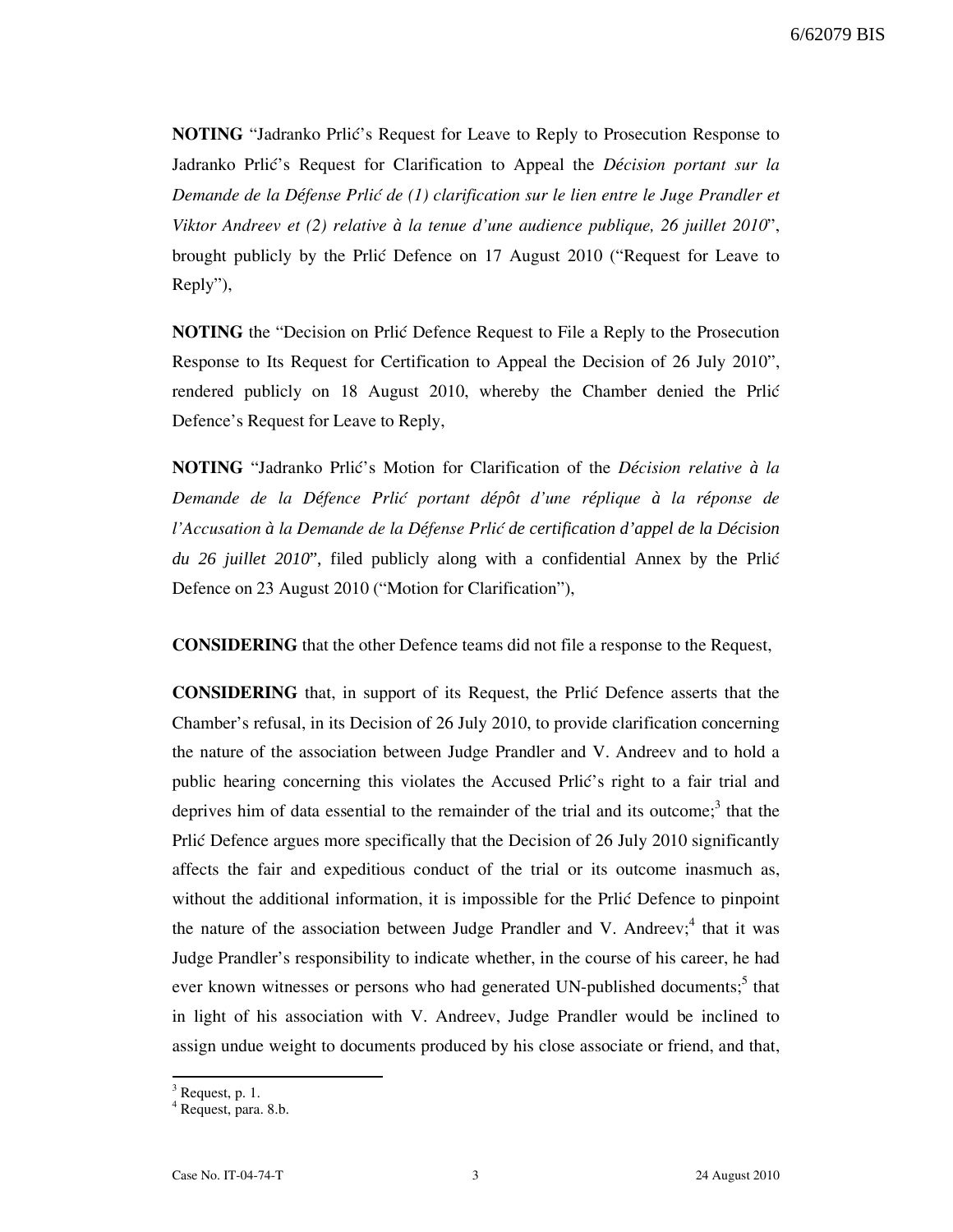lacking information concerning the precise nature of the association between Judge Prandler and V. Andreev, the Accused Prlić stands deprived of information that speaks to the independence or impartiality of Judge Prandler;<sup>6</sup> that the scope and the significance of the "appearance of bias" on the part of Judge Prandler only became evident after the discovery of the Diary of Ratko Mladić ("Diary"), which would explain the date on which the Prlić Defence seized the Chamber of this issue;<sup>7</sup> that it was in any event incumbent upon the Prlic Defence to act with utmost diligence and that the Chamber's refusal to disclose information on this point deprives the Prlic Defence of the opportunity to assess whether it needs to file a motion for disqualification of Judge Prandler under Rule 15 (B) of the Rules and to discharge its ethical and professional obligations towards the Accused Prlić for purposes of his defence;<sup>8</sup> that it submits, lastly, that the immediate resolution of the issue by the Appeals Chamber would materially advance the proceedings and would provide a ruling on the issue of Judge Prandler's "appearance of bias" and thereby avoid any prejudice to the parties,<sup>9</sup>

CONSIDERING that, in its Response, the Prosecution first raises the issue that Viktor Andreev is not a witness in the case presently before us and underscores that he authored only four documents admitted into evidence;<sup>10</sup> that it then recalls that, todate, not one excerpt of the Diary has been admitted into evidence and asserts in this regard that the Prlić Defence is therefore basing its Request on documents that have not been tendered into evidence and does so to obtain information that would permit it to file a motion to disqualify Judge Prandler pursuant to Rule 15 (B) of the Rules;<sup>11</sup> that allegations of bias on the part of Judge Prandler are devoid of any basis and that they were not raised by any counsel for Defence at the hearing of 8 March  $2010$ ;<sup>12</sup> that the four reports prepared by Viktor Andreev that were admitted into evidence are moreover corroborated by other exhibits that were also admitted into evidence and that their contents are thus reliable;<sup>13</sup> that the criteria of Rule 73 (B) of the Rules have therefore not been met insofar as the fact that Judge Prandler may have known the

<sup>&</sup>lt;sup>5</sup> Request, para. 8.b.

<sup>6</sup> Request, para. 8.b.

<sup>&</sup>lt;sup>7</sup> Request, para. 8.c.

<sup>8</sup> Request, para. 8.e.

<sup>&</sup>lt;sup>9</sup> Request, para. 9.

 $^{10}$  Response, paras 8, 27 and 28.

 $11$  Response, paras 9 and 10.

<sup>&</sup>lt;sup>12</sup> Response, para. 11.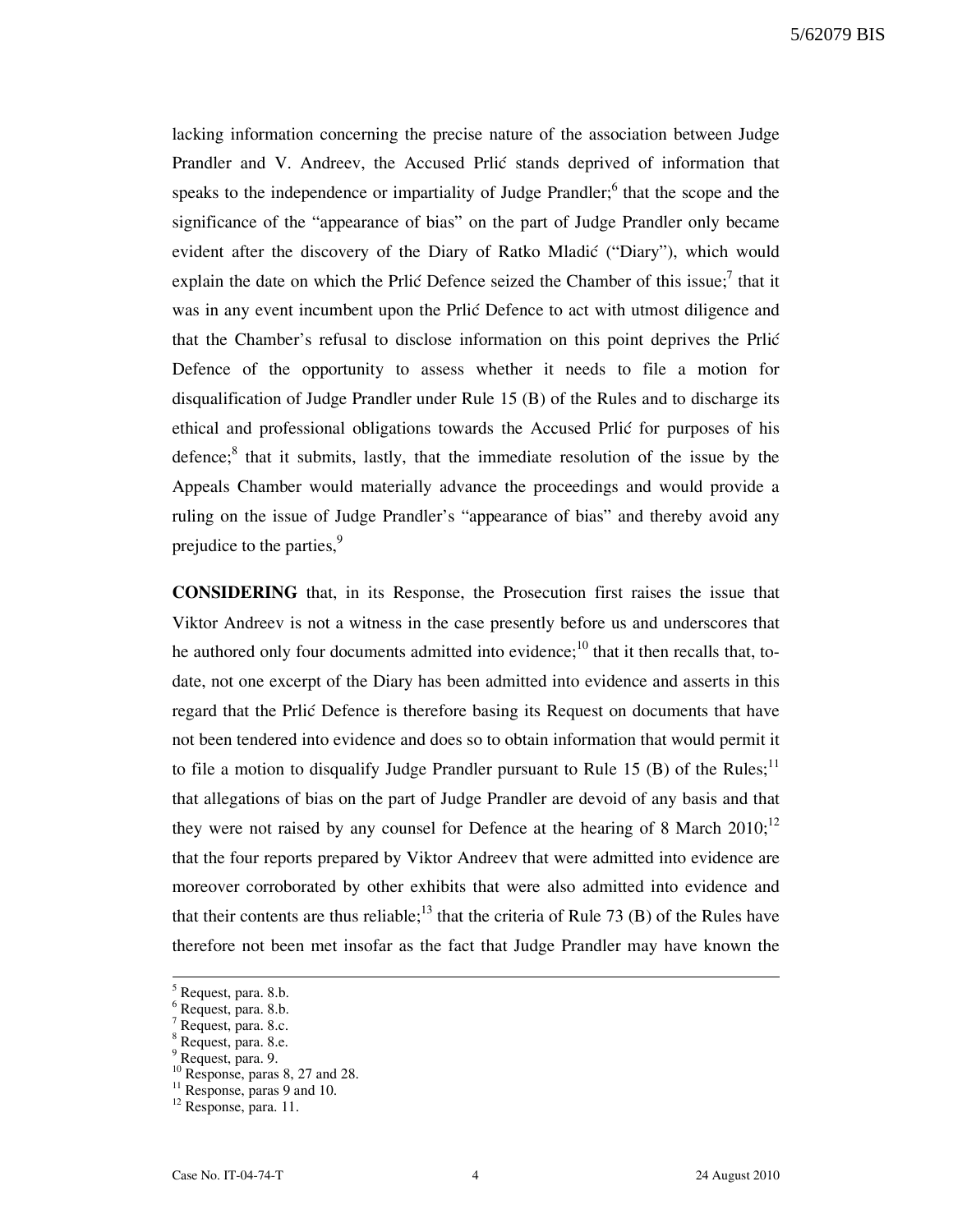author of four exhibits admitted into evidence is unlikely to give rise to an "appearance of bias" likely to significantly affect the fair and expeditious conduct of the trial or its outcome and that the Prlic Defence obtaining information concerning the specific nature of the association between Judge Prandler and V. Andreev would not materially advance the proceedings,<sup>14</sup>

CONSIDERING that the Chamber points out that in its Request, the Prlić Defence does nothing more than reiterate and expound upon the arguments set forth in "Jadranko Prlić's Request for Clarification and Full Disclosure of Judge Prandler's Association with UN Civil Affairs Advisor in BiH, Viktor Andreev & Request for a Public Hearing", filed publicly on 20 July 2010 and to which the Chamber replied in its Decision of 26 July 2010; that the Chamber is persuaded of the reasonable basis in law of its Decision of 26 July 2010 and that it finds that the Prlic Defence did not establish that the sum and substance of the Request constituted an issue likely to significantly affect the fair and expeditious conduct of the trial or its outcome and that the immediate resolution of the issue by the Appeals Chamber would materially advance the proceedings,

 $\overline{a}$ <sup>13</sup> Response, paras 12-28.

<sup>&</sup>lt;sup>14</sup> Response, para. 30.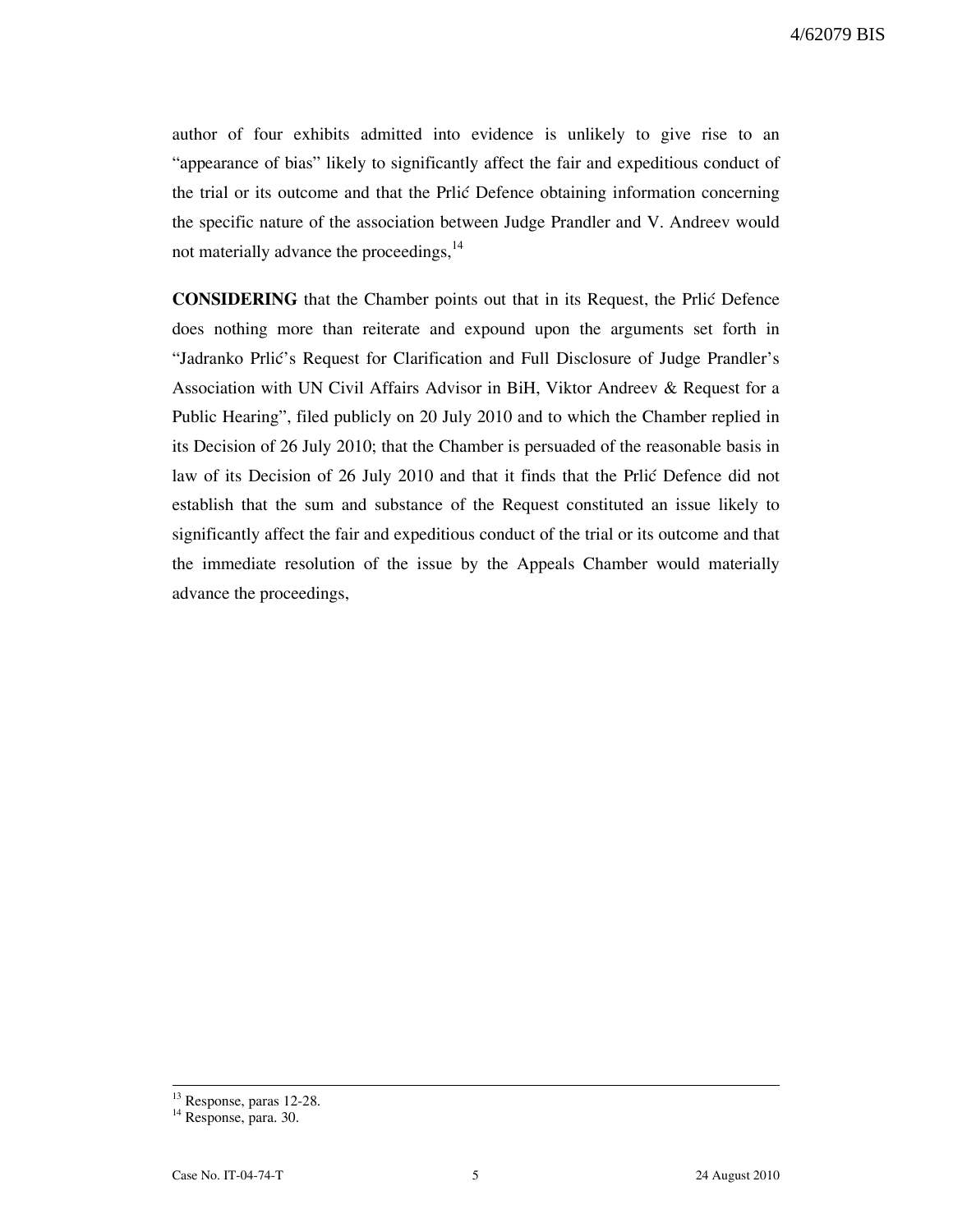## FOR THE FOREGOING REASONS,

PURSUANT TO Rules 54 and 73 (B) of the Rules of Procedure and Evidence,

DENIES the Motion for Clarification, AND

DENIES the Request, for the reasons set forth in this Decision,

Done in English and in French, the French version being authoritative.

The Presiding Judge of the Chamber, Judge Jean-Claude Antonetti, attaches a concurring opinion to this Decision.

/signed/

Jean-Claude Antonetti Presiding Judge

\_\_\_\_\_\_\_\_\_\_\_\_\_\_\_\_\_\_\_\_\_\_\_

Done this twenty-fourth day of August 2010 At The Hague The Netherlands

[Seal of the Tribunal]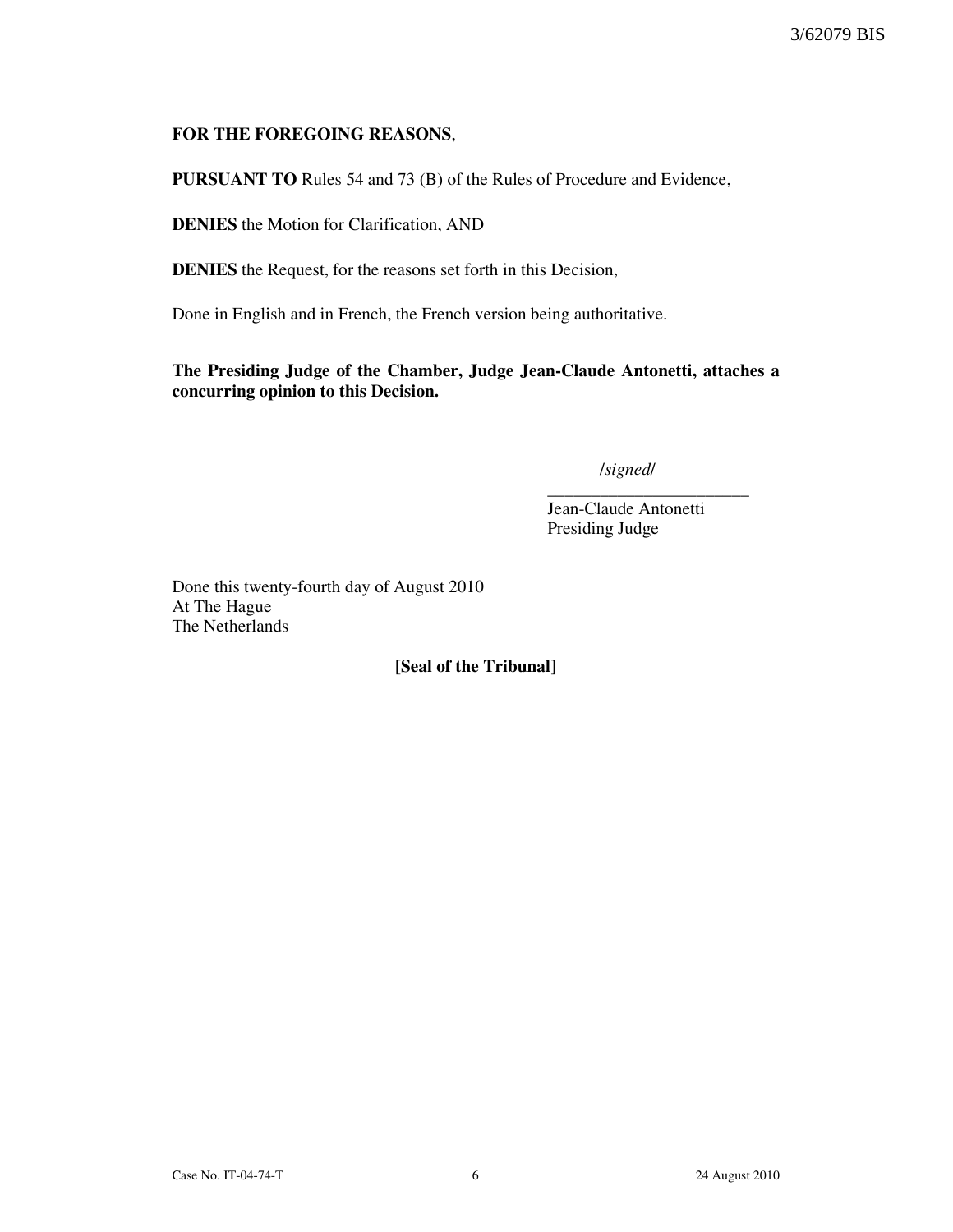# Separate Concurring Opinion of the Chamber's Presiding Judge, Jean-Claude Antonetti

I concur with the analysis herein undergirding the Trial Chamber's refusal to certify the request for leave to appeal that was brought by Mr Jadranko Prlić's Defence.

Bearing in mind the "sensitivity" of this subject, I should like to introduce the following factors to the analysis:

There are no domestic or international courts anywhere where judges can be summoned to appear to explain their prior professional activities or their professional relationships with certain persons who may happen to be referenced in documentation.

The Statute and the Rules have instituted a specific mechanism for preventing any "taint" from being cast upon the trial due to the presence of judicial bias.

In the first place, the judge must, pursuant to the provisions of Article 13 of the Statute, be "**of high moral character, impartiality and integrity**".

It therefore follows that a judge is, by definition, **presumed to be impartial.**

Nevertheless, in certain instances, it can occur that a judge discovers that he or she cannot hear a case because the judge had some tie that would affect his or her impartiality. It thus falls to **the judge alone** to weigh, in due course, whether he or she can or should continue to participate in the trial.

Speaking on my own behalf, I have found myself in this situation in the Ante Gotovina case, having formerly adjudicated the party in question in my own country. On that occasion, I seized the President of the Tribunal in order to avoid being seated with the Chamber that would decide the case. Similarly, in this very case, during the Pre-Trial Conference, I raised *sua sponte* the fact that I sat as one of the judges during the confirmation of the Indictment.

On the other hand, outside of these two conditions, which do resolve the problem (impartiality is presumed and no association exists), if a party does indeed believe that a judge must be removed from a case, **the only possible way forward** is that envisaged in Rule 15 (B)(i) of the Rules: the party in question must file a request with the Presiding Judge of the Chamber in order for the judge to be removed from the case.

The Presiding Judge of the Chamber, having conferred with the judge in question by asking him or her, as needed, for any helpful clarification concerning any possible association, will provide a report regarding the situation to the Presiding Judge of the Tribunal, giving **his opinion** as needed.

The procedure is thus quite specific and that is the procedure a party is obliged to follow.